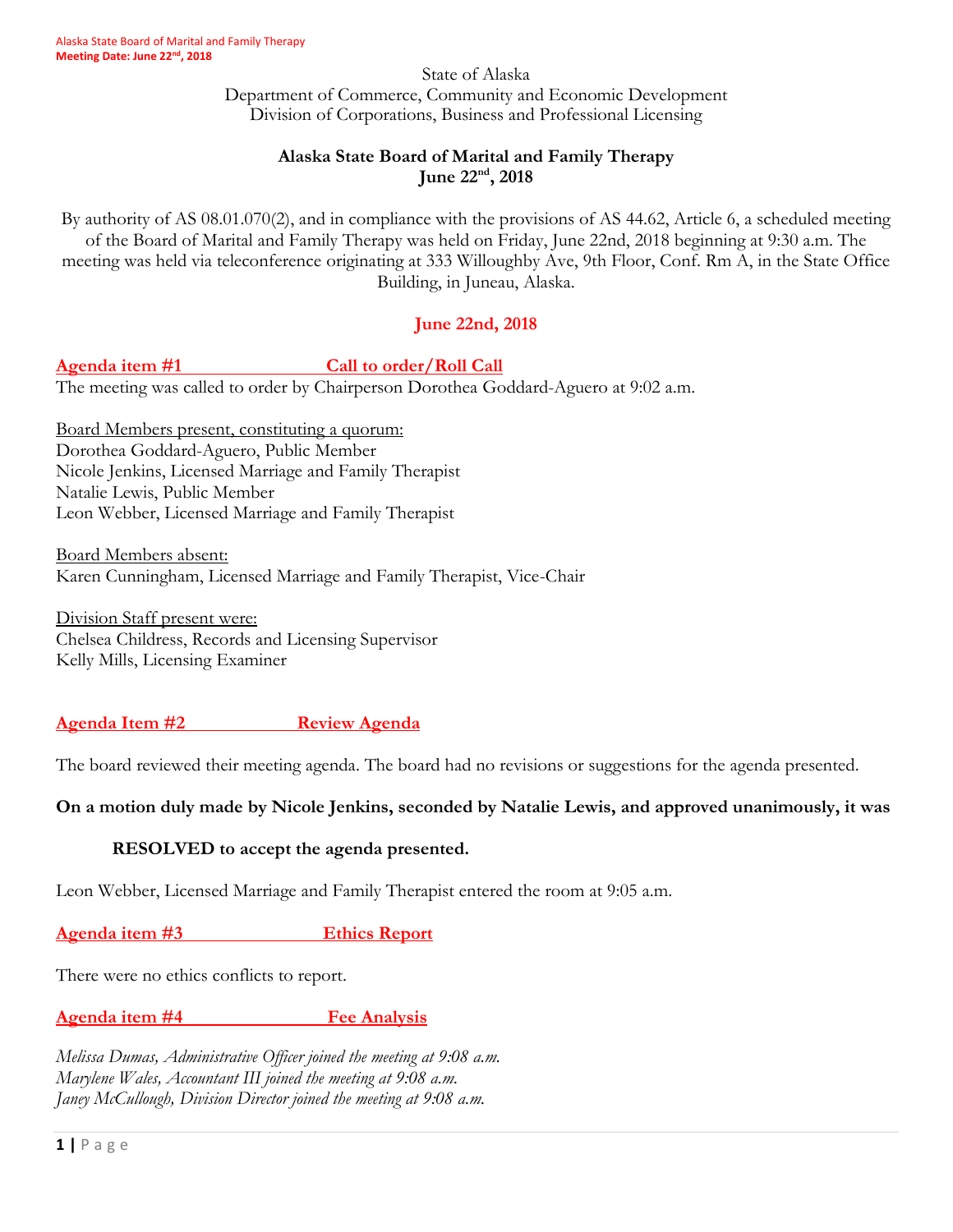Alaska State Board of Marital and Family Therapy **Meeting Date: June 22nd , 2018** Melissa Dumas clarified the process of the fee analysis to the board.

Director McCullough explained that the licensure fees changed two years ago. While the division proposed a fee increase, there was some push back from the board. As there was not a substantial increase during the last biennial renewal, the division is looking at another increase. A few years ago this board had a generous surplus, but over the years there have been huge chunks of finances being expended. This has put the board in a deficit position.

Director McCullough indicated she is uncomfortable with a huge increase, but there will need to be substantial change to change tides and put you in place you need to be, even 6 years out. The division would recommend having a years' worth of expenses in surplus - roughly 3 renewals from now.

Records and Licensing Supervisor, Ms. Childress, commented that the Alaska Board of Social Work has a filing fee for the Continuing Education Provider Approval form, which the Marital and Family Therapy Board does not have.

Nicole Jenkins commented, noting her support for initiating a filing fee for the Continuing Education Provider Approval form.

Natalie Lewis commented, also noting her support.

Dorothea Goddard-Aguero commented, stating that increasing the license fee will be the most guaranteed way of ensuring revenue. Ms. Goddard-Aguero added that, during the last fee analysis, the board went with half of what was recommended. With the number of new licensees being so low, and with little probability of this number increasing, the board needs to seriously consider a change to licensing fees.

Leon Webber commented, noting the board has always supported charging fees for Continuing Education applications. Mr. Webber added that he recalled there being a problem on whether or not the board could do so within our Statutes and Regulations. Mr. Webber also added that he hopes the board will figure out how to do that with the Division's assistance.

Mr. Webber added that he remembered the board supporting the Division's proposed increase during the last fee analysis, and not decreasing them. He clarified that he did not remember the board negotiating half, and that he thought the board left the final decision with the division to determine. An increase will upset a lot of Licensed Marital and Family Therapists, but having licensure is more important. Mr. Webber completed his statement noting support of adopting a continuing education provider approval fee and support of the fee increase, even though it's not light.

Leon Webber commented on HB30, stating that it adds new personnel. He asked clarification as to what the expense will be for this. Mr. Webber asked if this was in relation to HB280.

Director McCullough addressed Mr. Webber's inquiry - HB280 is your extension bill. The legislature used HB280 as a vessel to carry another bill. Ms. McCullough added that HB280 had the Alaska State Medical Board's streamlining language from SB108, which will affect only the Medical program. The costs won't be incurred directly from the Marital and Family Therapy program. Ms. McCullough also added she will research if the board has the authority to charge for CE credit fees. This would have nominal effect for the program.

Ms. McCullough added, the board has recommended an increase to the license fees that exceeds the division's proposed recommendations. Even so, the Division may still support this exceedingly large increase, as you won't be in a position that you should be in for another 6 years. The changes should hopefully bring you into compliance with those expenses 2 years earlier.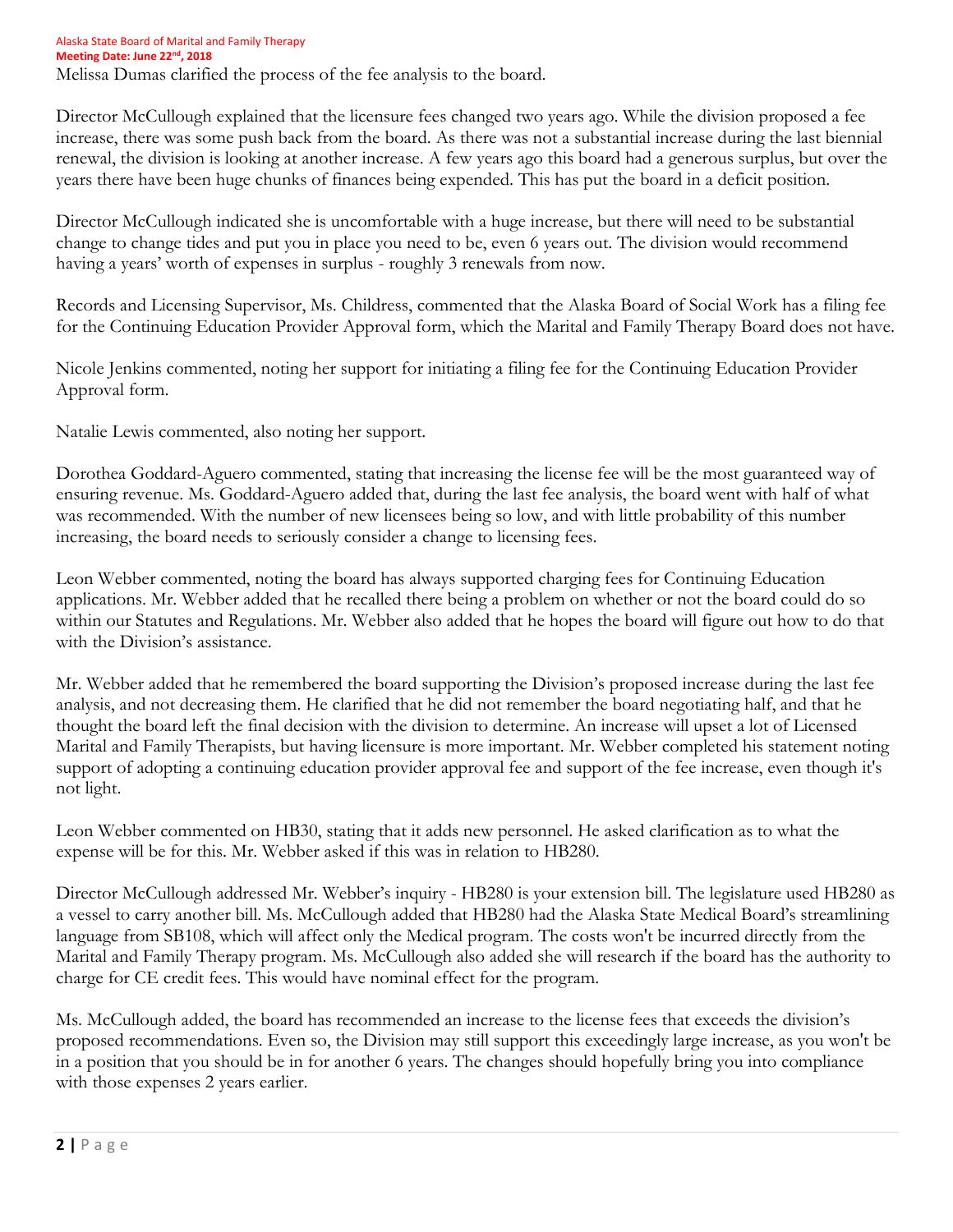#### Alaska State Board of Marital and Family Therapy **Meeting Date: June 22nd , 2018**

Ms. Goddard-Aguero commented in supports of reducing travel expenses. Since the Division and this board specifically are pinching pennies and are looking for extra ways to remove any deficit, we should look at the possibility of reducing travel expenses. Ms. Goddard-Aguero added that she doesn't see any reason to go to Juneau, or why legislative contact can't be done via teleconference. It seems like a bit of a luxury with the board's limited revenue. Ms Goddard-Aguero noted she would like to make motion to approve the fee analysis as proposed by Division.

Ms. Childress informed Ms. Goddard-Aguero that she cannot make a motion as she is the board chair.

Mr. Webber asked Ms. Dumas to state the proposed fee change to clarify his understanding prior to making a motion.

|  |  |  |  |  |  | Ms. Dumas explained the contents for the divisions proposed increase: |  |
|--|--|--|--|--|--|-----------------------------------------------------------------------|--|
|--|--|--|--|--|--|-----------------------------------------------------------------------|--|

| <i>Application</i> /Form Type    | Current Fee | Divisions Proposal            |
|----------------------------------|-------------|-------------------------------|
| Initial Application              | \$200       | $(\$300$ increase)<br>\$500   |
| New MFT License                  | \$800       | \$1,250<br>$(\$450$ increase) |
| Renew MFT License                | \$800       | \$1,250<br>$(\$450$ increase) |
| Associate License (Nonrenewable) | \$500       | \$600<br>$(\$100$ increase)   |
| Temporary License                | \$200       | \$300<br>$(\$100$ increase)   |

Ms. McCullough commented on HB90. This bill got withdrawn last year; it was a vehicle that would have taken small programs like this and removed the investigative volatility out of fee setting that would go into an investigative pool to pay for legal fees, investigations unit, investigative expenses etc. Unfortunately some of the larger programs were vocally opposed to this bill. They have numbers where slight increases to fees go a long ways, and felt costs should be controlled themselves and that expenses should be self-supported. For programs like this, moving in that direction would be ideal because one particularly bad investigative case could have huge detrimental effect on the board's financial standing.

Ms Goddard-Aguero commented that there's no option but to increase fees. The expenses incurred by the board will not be covered by the current incoming revenue.

# **On a motion duly made by Natalie Lewis, seconded by Nicole Jenkins, and approved unanimously, it was**

# **RESOLVED to accept the Divisions proposed fee increase as follows:**

- **Initial Application - \$500 (\$300 increase)**
- **New MFT License - \$1,250 (\$450 increase)**
- **Renew MFT License - \$1,250 (\$450 increase)**
- **Associate License - \$600 (\$100 increase)**
- **Temporary License - \$300 (\$100 increase)**

*Melissa Dumas, Administrative Officer exited the meeting at 9:54 a.m. Marylene Wales, Accountant III exited the meeting at 9:54 a.m. Janey McCullough, Division Director exited the meeting at 9:54 a.m.*

**Agenda Item #5 Investigative report**

*Sonia Lipker*, *Senior Investigator joined the meeting at 9:58 a.m.*

Ms. Lipker is the Senior Investigator for all health care matters, and is temporarily filling in for Investigator, Autumn Roark.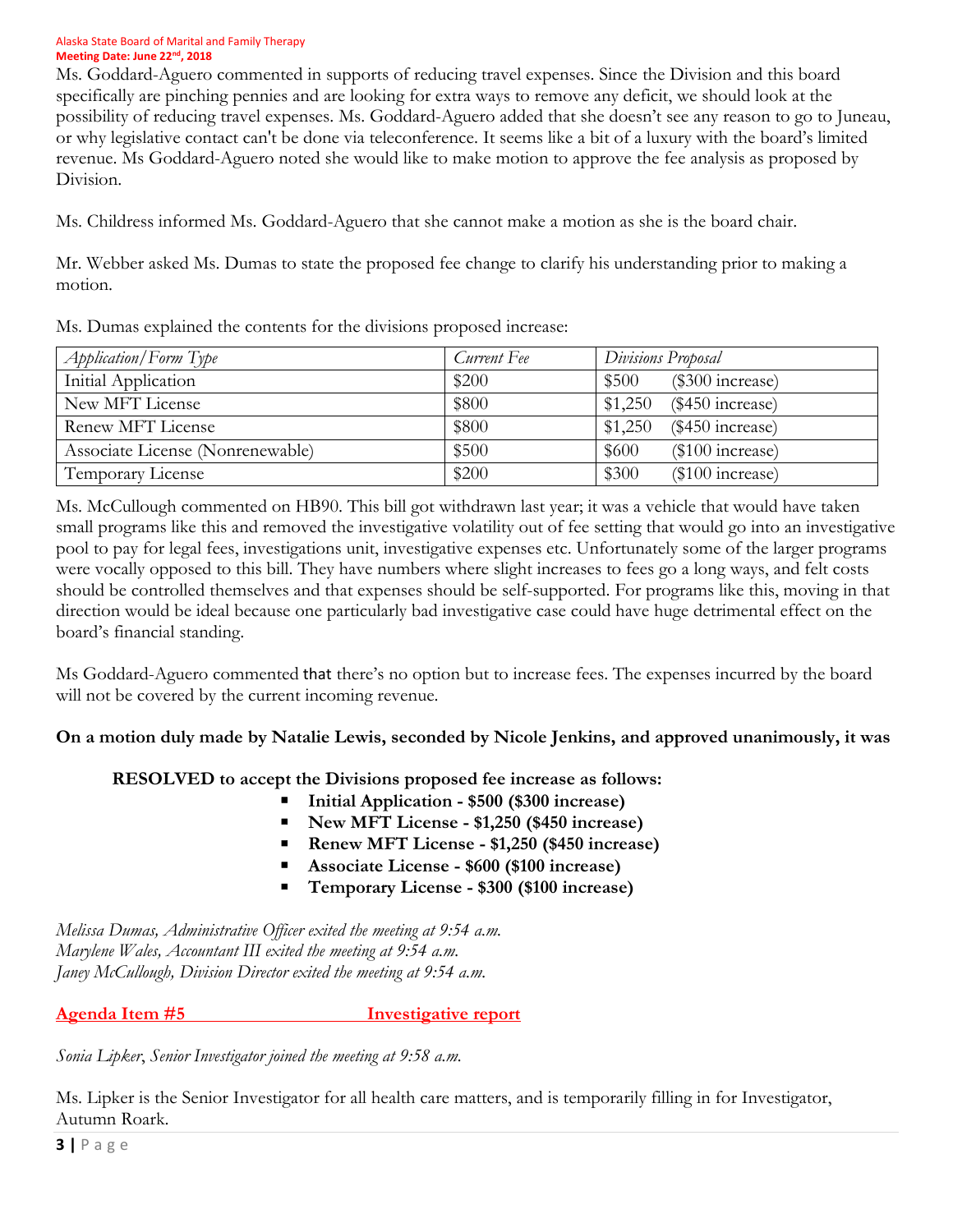Sr. Inv. Lipker reviewed the investigative report for the period of March 22<sup>nd</sup>, 2017 through May 22<sup>nd</sup>, 2018. The Division opened zero (0) matters and closed zero (0) matters. Two (2) matters remain ongoing and/or under active investigation.

The board noted no questions regarding the investigative report.

Ms. Childress asked Sr. Inv. Lipker to give a brief overview of the investigations unit and the investigative process for the new licensing examiner, Kelly Mills and for our newer board member, Natalie Lewis.

Sr. Inv. Lipker explained the process for the investigations. Whenever potential complaints are received, Autumn Roark is assigned to review the complaints.

Once received, there are a few ways for us to review the complaint:

- 1. Through licensing. If there's a discrepancy on application it is referred to investigator to see if that person may have completed their app w/ intent to deceive or fraud the board.
- 2. Complaints from the public
	- a. Individuals can access request for contact form on our website where people fill out basic information to initiate complaint on our end.
	- b. People can call; maybe they've been working with a Licensed Marital and Family Therapist who might be violating the Statutes and Regulations.
- 3. Complaints from facilities or other licensed practitioners who believe someone might be violating the Statutes and Regulations jurisdictional to your board

Once that information received, they gather as much info from complainant. Also contact respondent (individual subject to investigation). Job as inv. is to collect as much info as possible. Once we have all adequate info that we can gather then we go ahead and contact a licensed board member to review any info we have so far. We ask for licensed vs. public member so the reviewer is fairly knowledgeable in the area that they are reviewing. We appreciate public members and do not wish to discredit you, but we do need that to be reviewed by a licensed member.

Reviewing member will review and determine if jurisdictional to the board. Reviewing member might need more info or have enough info to make a recommendation. They can recommend anything from case being closed w/o a violation to proposing new statutes or regulations. They can recommend that the case be closed with a letter of advisement (no license action) - all the way to a consent agreement where the board member can recommend that the person receive CE hours, etc. - If issue with substance abuse could put licensee on probation with some sort of substance abuse monitoring. Also could recommend all the way up to license revocation. Usually will give precedence or historic info to provide members with appropriate tools to make informed decision.

Natalie Lewis asked Sr. Inv. Lipker, with the two (2) ongoing investigations happening - are these two people licensed and practicing?

Sr. Inv. Lipker clarified that yes, they are licensed. There is a potential violation of professional ethics. No action can be completed until an investigation or complaint is over/closed. No action can be on their license until the case is reviewed by the board (if any action is needed). One case is still gathering interviews - still has people that need to be interviewed. They will both be needing full board review.

The board had no further comments or clarifying questions.

*Sonia Lipker, Senior Investigator exited the meeting at 10:07 a.m.*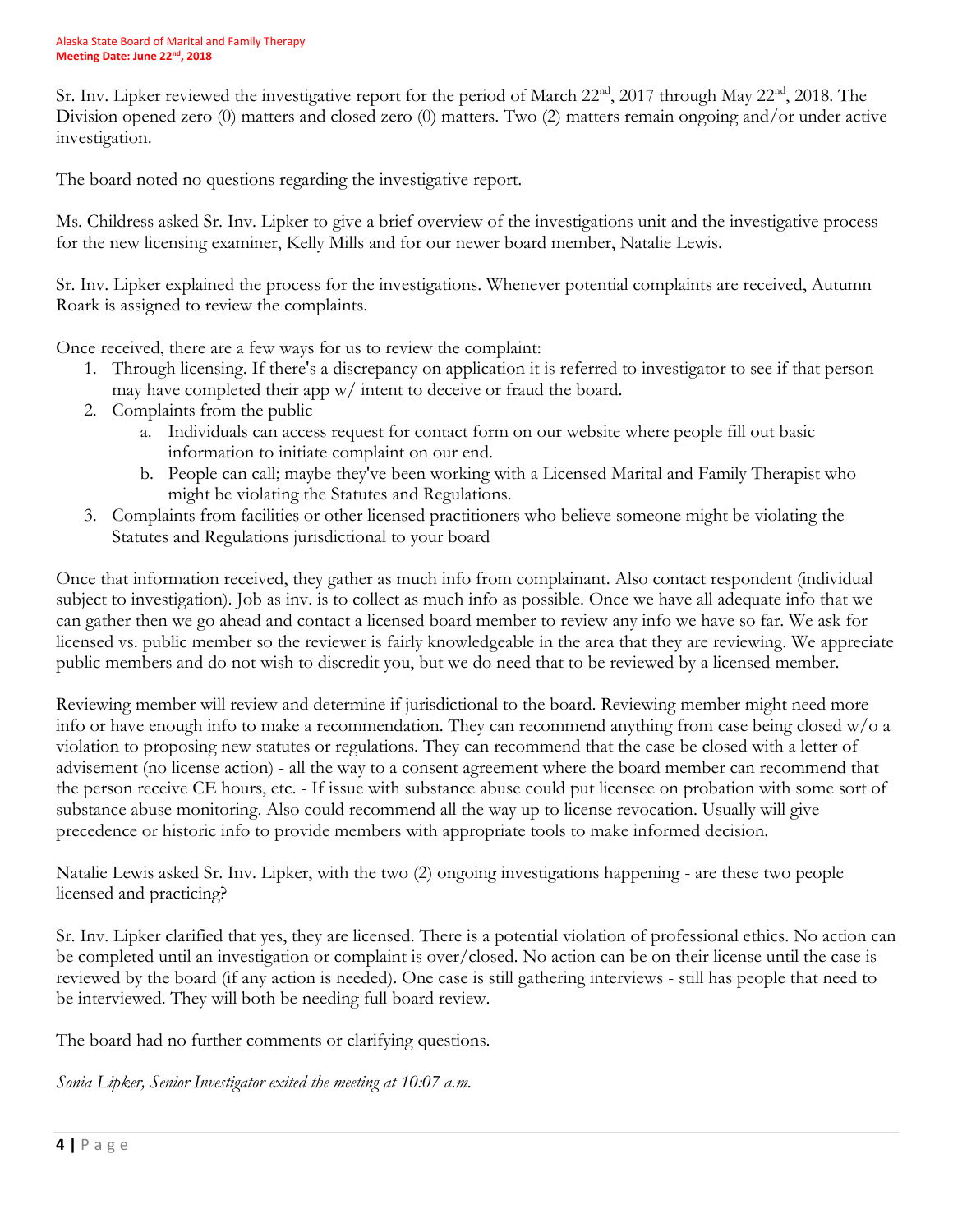Alaska State Board of Marital and Family Therapy **Meeting Date: June 22nd , 2018** Break at 10:08 a.m. Back from break at 10:15 a.m.

#### **Agenda item #6 2018 Annual Report**

Ms. Childress presented the 2018 Annual Report Draft to the board for review.

The board discussed the budget recommendations, specifically the In-State Travel section in the 2018 Annual Report. The board agreed that the meetings should be held via teleconference in an effort to reduce expenses incurred by the board.

#### **On a motion duly made by Nicole Jenkins, seconded by Natalie Lewis, and approved unanimously, it was**

### **RESOLVED to accept the changes to the 2018 Annual Report Budget**

#### **Recommendations section.**

The board discussed the Out-of-State Travel section.

Leon Webber commented on the American Association for Marriage and Family Therapy and the Association of Marital & Family Therapy Regulatory Boards annual conferences. Mr. Webber proposed not attending the AAMFT Annual Conference, and to send both Nicole Jenkins and Karen Cunningham to the AMFTRB Annual Conference instead.

Nicole Jenkins asked for clarification. The board has always sent someone to AAMFT conference - why was it chosen to always attend? What determined why attendance at this conference is no longer needed?

Leon Webber responded to Ms. Jenkins that he recalled a former board member attended. AAMFT has fragmented in past and broken into divisions. Meetings sometimes have little to do about board business and what we're about.

Nicole Jenkins responded to Mr. Webber that, given that we are trying to be financially frugal, she doesn't see the need or benefit of sending two of us to the AMFTRB & CLEAR conference. Ms. Jenkins also added that she thought one person attending would be fine.

Ms Goddard-Aguero commented that the board has to be mindful given that we're asking licensees to pay more expenses, we have to be frugal about expenses. While it may be ideal, the board has to be mindful of budget constraints.

Natalie Lewis commented that, being unfamiliar with the conference she would be interested in seeing the conference agenda.

Nicole Jenkins commented in support of Karen Cunningham's email for proposed legislation.

# **On a motion duly made by Nicole Jenkins, seconded by Natalie Lewis, and approved unanimously, it was**

# **RESOLVED to accept the 2018 Annual Report as amended.**

# **Agenda item #7 Regulations Project – SB105**

*Janey McCullough, Division Director Joined the meeting at 10:57 a.m.*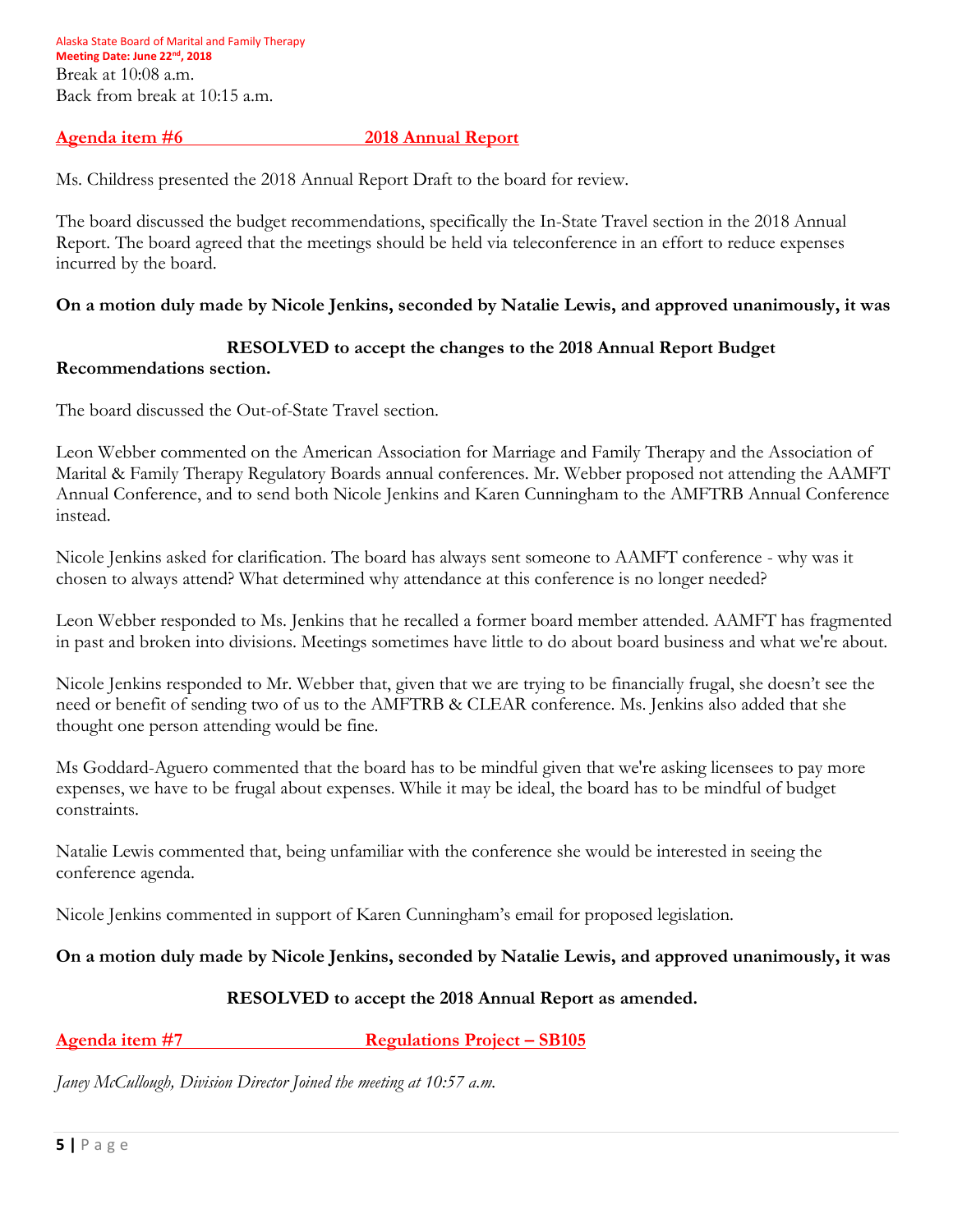Alaska State Board of Marital and Family Therapy **Meeting Date: June 22nd , 2018** The board discussed the regulations project to implement the changes effected by SB105.

Records and Licensing Supervisor, Ms. Childress, explained that the regulations are effective on 1/1/2019. The board's latest due date to have the proposed regulations submitted to the Regulations Specialist is August 1<sup>st</sup>, 2018.

For clarify, Ms. Childress informed the board that the amendment was not sponsored prior to the bill passing; subsequently, the board-approved supervisor application requirements stating the applicant must be licensed under AS 08.63 has not been removed. Potential supervisors for individual supervision are still required to be licensed under AS 08.63. Fortunately, the group supervision requirements were expanded to include additional license types as applicable supervisors, so long as the individual holds an Alaska license.

# *Jun Maiquis, Regulations Specialist, Joined the meeting at 11:15 a.m.*

Director McCullough recommended that the board think about what requirements a supervisor should have to meet in order to be able to provide group supervision.

Leon Webber commented that he would want the supervisors providing group supervision to have the same requirement of 5 years' experience practicing as a marital and family therapy.

Ms. Childress proposed using the language under 12 AAC 19.210(a), but with a few changes as follows:

Insert the language "for individual supervision" under 12 AAC 19.210(a) to read:

The board will approve a person to be an approved supervisor for individual supervision under this chapter if the applicant submits

Change the reference in 12 AAC 19.210(c) to read:

If a person does not maintain approval as an approved supervisor under AS 08.63.120 and this section because of noncompliance with the continuing education requirements of (c) of this section, the person may apply to the board for reinstatement of the approval.

- Insert the language under 12 AAC 19.210 $(c)(2)$  to read: complies with the requirements of AS  $08.63.120$  and  $(a)(2)$  and  $(b)(2)$  and  $(b)(2)$  and  $(c)(3)$  of this section
- Change 12 AAC 19.210(b) to (c)
- Change 12 AAC 19.210(c) to (d)
- Insert a new section as (b) to read:

(b) The board will approve a person to be an approved supervisor for individual supervision under this chapter if the applicant submits

(1) a complete, notarized application on a form provided by the department;

(2) holds a license as described under  $08.63.120(2)(A)$ -(F).

(3) documentation of having practiced as a licensed marital and family therapist for five continuous years; and

(4) documentation of having completed at least six contact hours of education related to the practice of supervising a marital and family therapist within the last two years.

Natalie Jenkins commented in support of the outline presented by Ms. Childress where group supervision would have application process and requirements. Ms. Jenkins noted she would support using similar language, as they would be held to the same standard as other supervisors.

Jun Maiquis commented that the board could submit this regulation project with the drafted teletherapy regulations to help absorb expenses.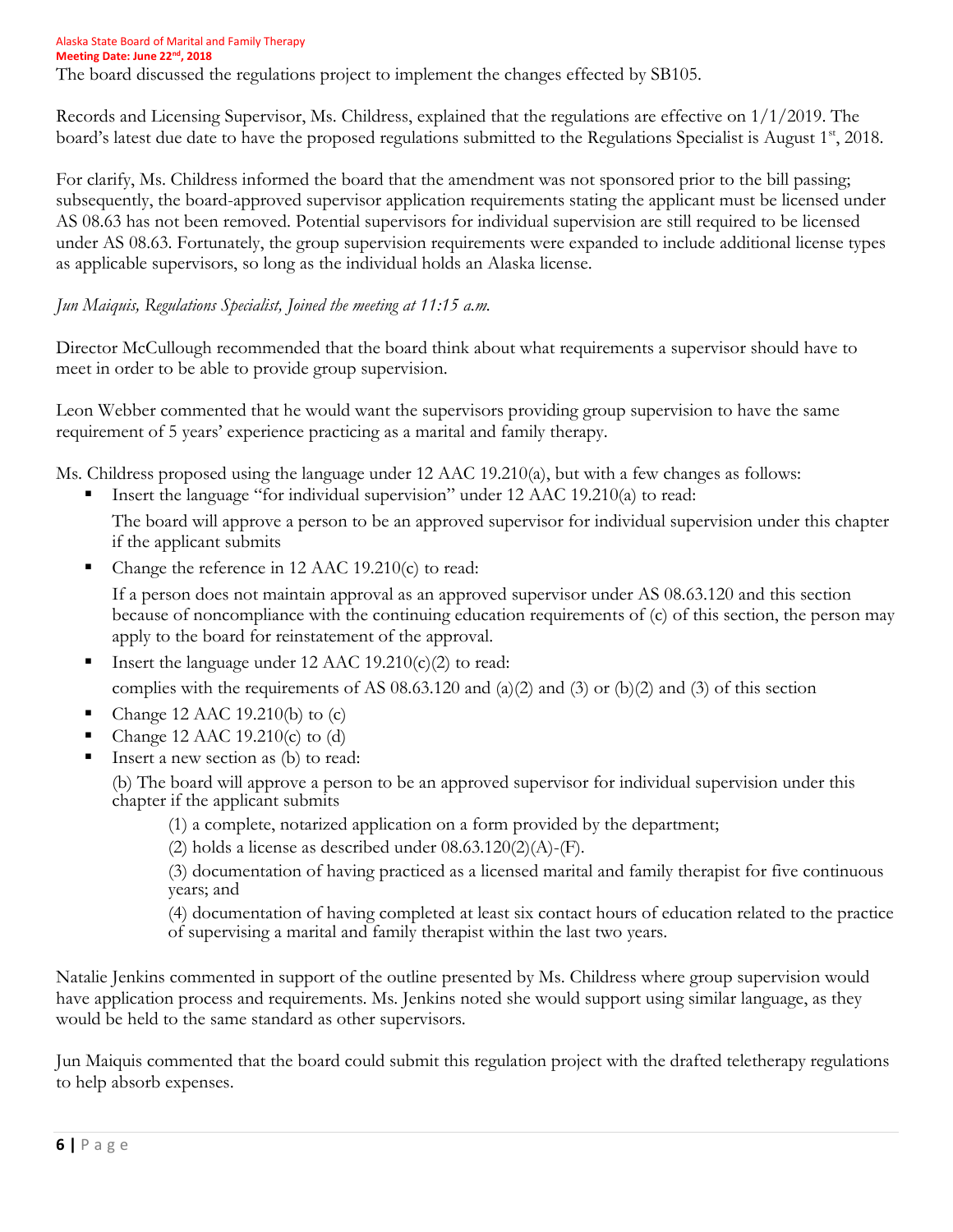**On a motion duly made by Leon Webber, seconded by Nicole Jenkins, and approved unanimously, it was**

### **RESOLVED to accept the proposed regulation changes to 12 AAC 19.210 to read as follows:**

12 AAC 19.210. APPROVED SUPERVISORS. (a) The board will approve a person to be an approved supervisor for individual supervision under this chapter if the applicant submits

(1) a complete, notarized application on a form provided by the department;

(2) verification of a current license under AS 08.63.100 to practice marital and family therapy;

(3) documentation of having practiced as a licensed marital and family therapist for five continuous years; and

(4) documentation of having completed at least six contact hours of education related to the practice of supervising a marital and family therapist within the last two years.

(b) The board will approve a person to be an approved supervisor for individual supervision under this chapter if the applicant submits

(1) a complete, notarized application on a form provided by the department;

(2) holds a license as described under  $08.63.120(2)(A)$ -(F).

(3) documentation of having practiced as a licensed marital and family therapist for five continuous years; and

(4) documentation of having completed at least six contact hours of education related to the practice of supervising a marital and family therapist within the last two years.

(c) To maintain approval under AS 08.63.120 and this section, a supervisor shall document at the time of license renewal that during the concluding license period the supervisor completed at least two contact hours of continuing education related to the practice of supervising a marital and family therapist. A supervisor may also include those two contact hours of continuing education in the total continuing education contact hours required for license renewal in 12 AAC 19.310.

(d) If a person does not maintain approval as an approved supervisor under AS 08.63.120 and this section because of noncompliance with the continuing education requirements of (c) of this section, the person may apply to the board for reinstatement of the approval. The board will reinstate the approval if the applicant (1) submits

(A) a complete, notarized application on a form provided by the department; and

(B) documentation of compliance with the continuing education requirements of (c) of this section; and

(2) complies with the requirements of AS  $08.63.120$  and  $(a)(2)$  and  $(3)$  or  $(b)(2)$  and  $(3)$  of this section

# **Agenda item #8 Public Comment**

Public comment opened at 1:30 p.m. No persons present for public comment.

# **Agenda item #9 Meeting Adjourned**

With no further business to discuss, a motion was made to adjourn the meeting.

# **On a motion duly made by Nicole Jenkins, seconded by Natalie Lewis, and approved unanimously, it was**

# **RESOLVED to adjourn the Alaska State Board of Marital and Family Therapy.**

#### **Adjourned at 11:39 a.m.**